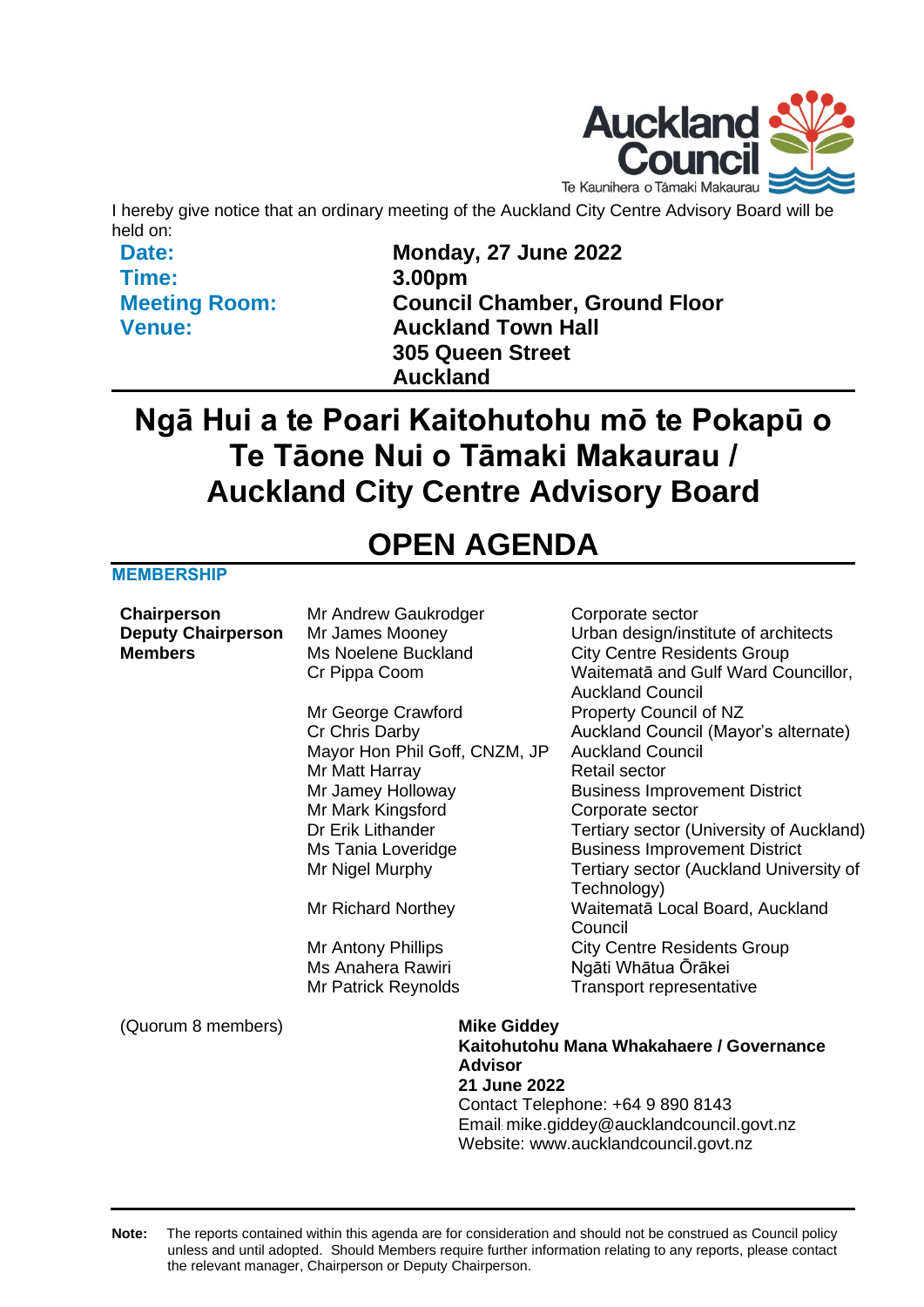### **Terms of Reference**

#### *(Excerpt –full terms of reference available as a separate document)*

- 1. These terms of reference set out the roles, responsibilities and working arrangements for the Auckland City Centre Advisory Board.
- 2. The board is a key advisory body, with no decision-making or autonomous budgetary authority.
- 3. The board will assist the Auckland Council, specifically the Governing Body and the Waitematā Local Board and Auckland Council Controlled Organisations to oversee and be a key advisor to the Auckland Council on achieving the vision and strategic outcomes of the Auckland Plan, the City Centre Masterplan, the expenditure of the city centre targeted rate and city centre issues.

Membership:

Includes one councillor and one local board member.

The board should include members who can provide expert advice on many areas including transport, landscape, environment and youth sectors. The membership includes a position for Mana Whenua. Representatives from CCOs may be board members without voting rights. The number of the board members should be between 16 and 21 at any time.

The new panel's term should end one month prior to the next local government elections in 2022. The membership of the panel may be rolled over for more than one electoral term of three years.

#### **Purpose of City Centre Targeted Rate**

*(Excerpt –full information available in a separate document)*

#### **Background**

The City Centre targeted rate is to help fund the development and revitalisation of the city centre. The rate applies to business and residential land in the City Centre area.

#### **Activities to be funded**

The City Centre redevelopment programme aims to enhance the city centre as a place to work, live, visit and do business. It achieves this by providing a high-quality urban environment, promoting the competitive advantages of the city centre as a business location, and promoting the city centre as a place for high-quality education, research and development. The programme intends to reinforce and promote the city centre as a centre for arts and culture, with a unique identity as the heart and soul of Auckland. The rate will fund expenditure within the following activities: Regional planning; Roads and footpaths; Local parks, sports and recreation.

The targeted rate will continue until 2024/2025 to cover capital and operating expenditure generated by the projects in the City Centre redevelopment programme. From 2016/2017, unspent funds from the targeted rate have been used to transition the depreciation and consequential operating costs of capital works to the general rate so that from 2019/2020 these costs will be entirely funded from general rates.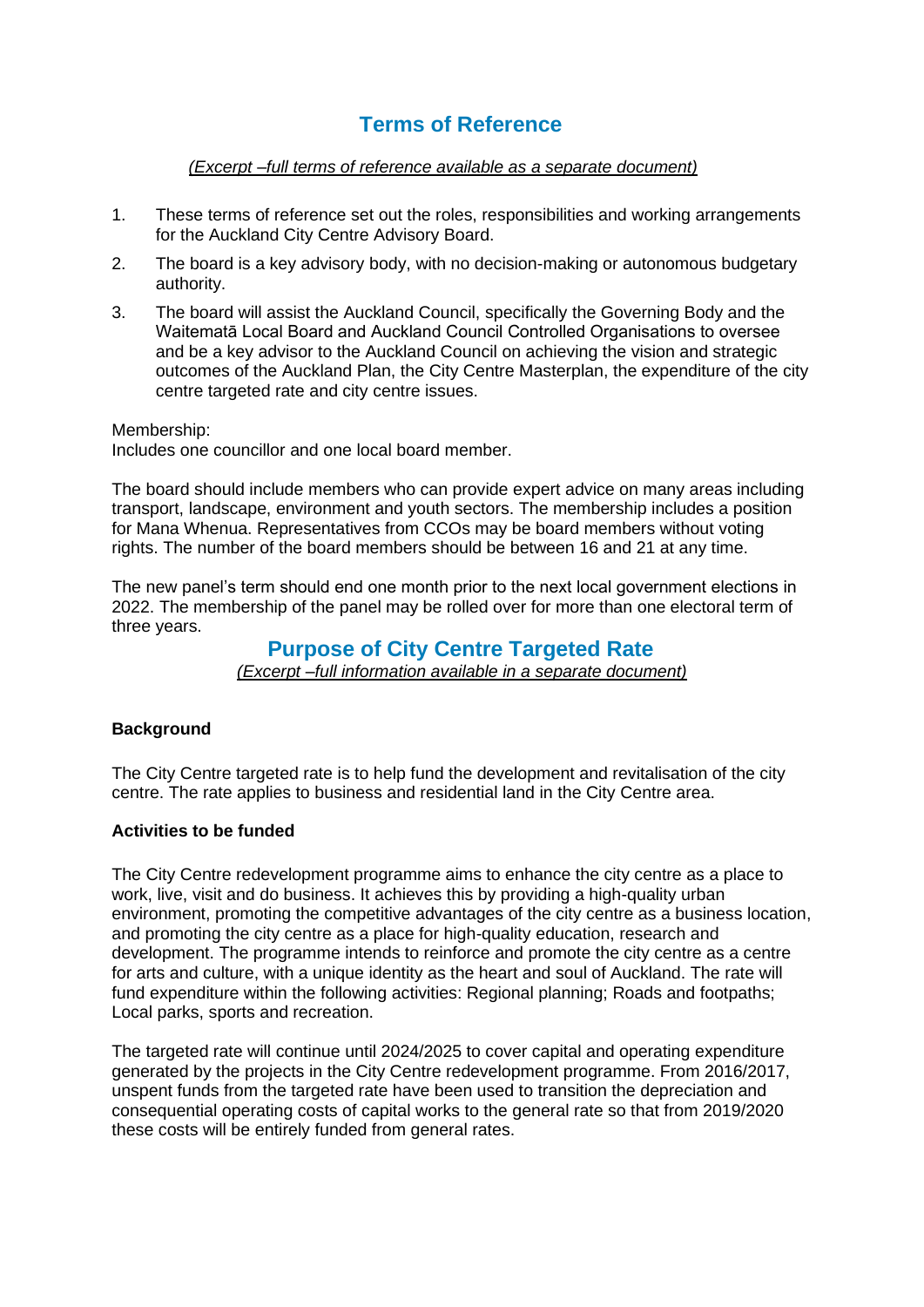

| <b>ITEM</b>     | <b>TABLE OF CONTENTS</b>                                                                          | <b>PAGE</b> |
|-----------------|---------------------------------------------------------------------------------------------------|-------------|
|                 | <b>Apologies</b>                                                                                  | 5           |
| $\mathbf{2}$    | <b>Declaration of Interest</b>                                                                    | 5           |
| 3               | <b>Confirmation of Minutes</b>                                                                    | 5           |
| 4               | <b>Extraordinary Business</b>                                                                     | 5           |
| $5\phantom{.0}$ | A Connected City Centre - progress towards implementation of the City<br><b>Centre Masterplan</b> | 7           |
| 6               | Eke Panuku update on the lead agency for the city centre                                          | 13          |
|                 | <b>Consideration of Extraordinary Items</b>                                                       |             |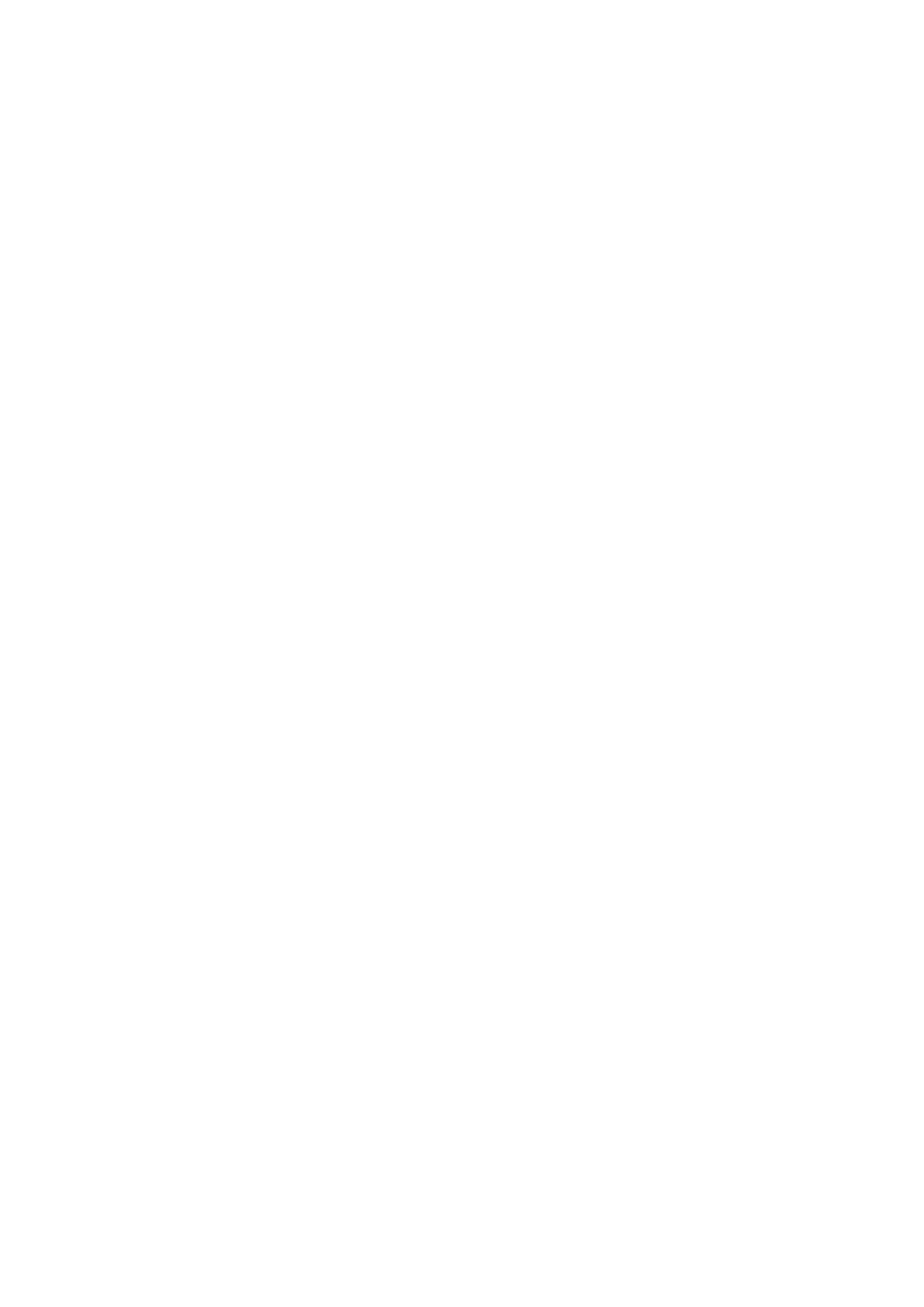

#### <span id="page-4-0"></span>**1 Apologies**

Apologies from Mayor P Goff and Deputy Chairperson J Mooney have been received.

#### <span id="page-4-1"></span>**2 Declaration of Interest**

Members are reminded of the need to be vigilant to stand aside from decision making when a conflict arises between their role as a member and any private or other external interest they might have.

#### <span id="page-4-2"></span>**3 Confirmation of Minutes**

That the Auckland City Centre Advisory Board:

a) confirm the ordinary minutes of its meeting, held on Monday, 30 May 2022, as a true and correct record.

#### <span id="page-4-3"></span>**4 Extraordinary Business**

Section 46A(7) of the Local Government Official Information and Meetings Act 1987 (as amended) states:

"An item that is not on the agenda for a meeting may be dealt with at that meeting if-

- (a) The local authority by resolution so decides; and
- (b) The presiding member explains at the meeting, at a time when it is open to the public,-
	- (i) The reason why the item is not on the agenda; and
	- (ii) The reason why the discussion of the item cannot be delayed until a subsequent meeting."

Section 46A(7A) of the Local Government Official Information and Meetings Act 1987 (as amended) states:

"Where an item is not on the agenda for a meeting,-

- (a) That item may be discussed at that meeting if-
	- (i) That item is a minor matter relating to the general business of the local authority; and
	- (ii) the presiding member explains at the beginning of the meeting, at a time when it is open to the public, that the item will be discussed at the meeting; but
- (b) no resolution, decision or recommendation may be made in respect of that item except to refer that item to a subsequent meeting of the local authority for further discussion."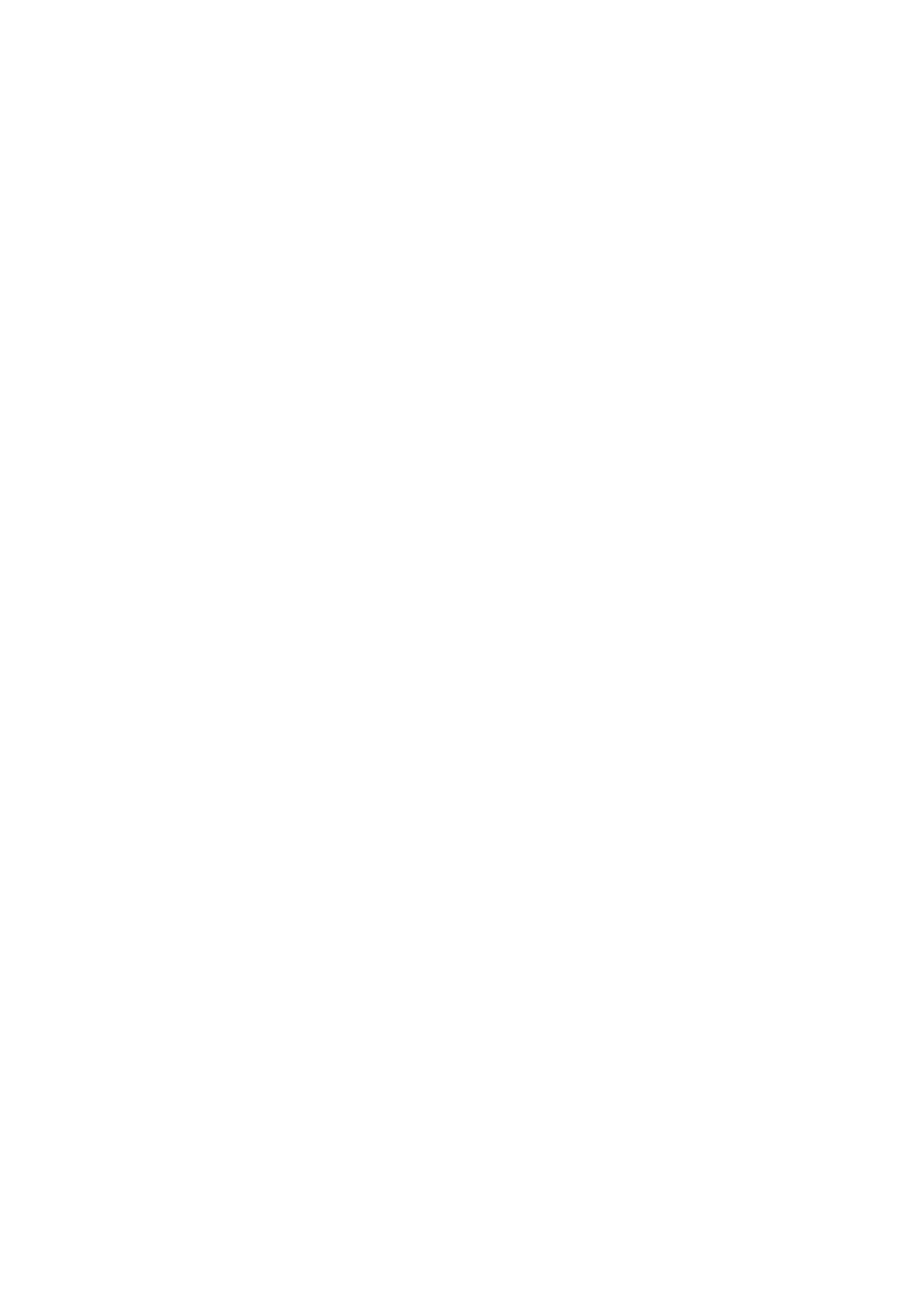

## <span id="page-6-0"></span>**A Connected City Centre - progress towards implementation of the City Centre Masterplan**

**File No.:** CP2022/08978

# **Te take mō te pūrongo Purpose of the report**

1. To provide an update on work to progress the transport workstreams associated with implementation of the City Centre Masterplan.

# **Whakarāpopototanga matua Executive summary**

- 2. The City Centre Masterplan (CCMP) outlines the vision, key outcomes and transformational moves for the City Centre that the Council group is collectively charged with delivering.
- 3. Access for Everyone (A4E) is a key enabler which underpins the implementation of the CCMP– it brings together a number of transport and landuse strategies, plans and policies that will collectively contribute to achieving the CCMP outcomes and transformational moves
- 4. A comprehensive servicing and loading plan that balances both temporal and spatial requirements is a key component of A4E. There are three key workstreams which support a city-wide approach to loading and servicing. These are:
	- a) **The Comprehensive Parking Management Plan (CPMP)** a forward looking strategy that will inform kerbside management in line with land use in the city centre
	- b) **Midtown Loading and Servicing Study** a jointly commissioned study to consider loading and servicing opportunities and concepts in the short to medium for the Midtown precinct while the CPMP strategy is developed
	- c) **A Loading and Servicing Disruption Management Plan** an immediate operational plan which responds specifically to the impacts of construction activity on parking, loading and servicing between March 2022 and March 2023.

### **Ngā tūtohunga Recommendation/s**

That the Auckland City Centre Advisory Board:

a) note the update from Auckland Transport regarding progress on the transport workstreams associated with implementation of the City Centre Masterplan.

# **Horopaki Context**

- 5. The City Centre Masterplan (CCMP) outlines the vision, key outcomes and transformational moves for the City Centre that the Council group is collectively charged with delivering. The key outcome which relates to transport aspects is Outcome 2: Connected City Centre.
- 6. Auckland Transport is actively working to support this CCMP outcome which aims to enable safe, healthy and sustainable travel options to improve people's access and choice of transport modes into and around the city centre.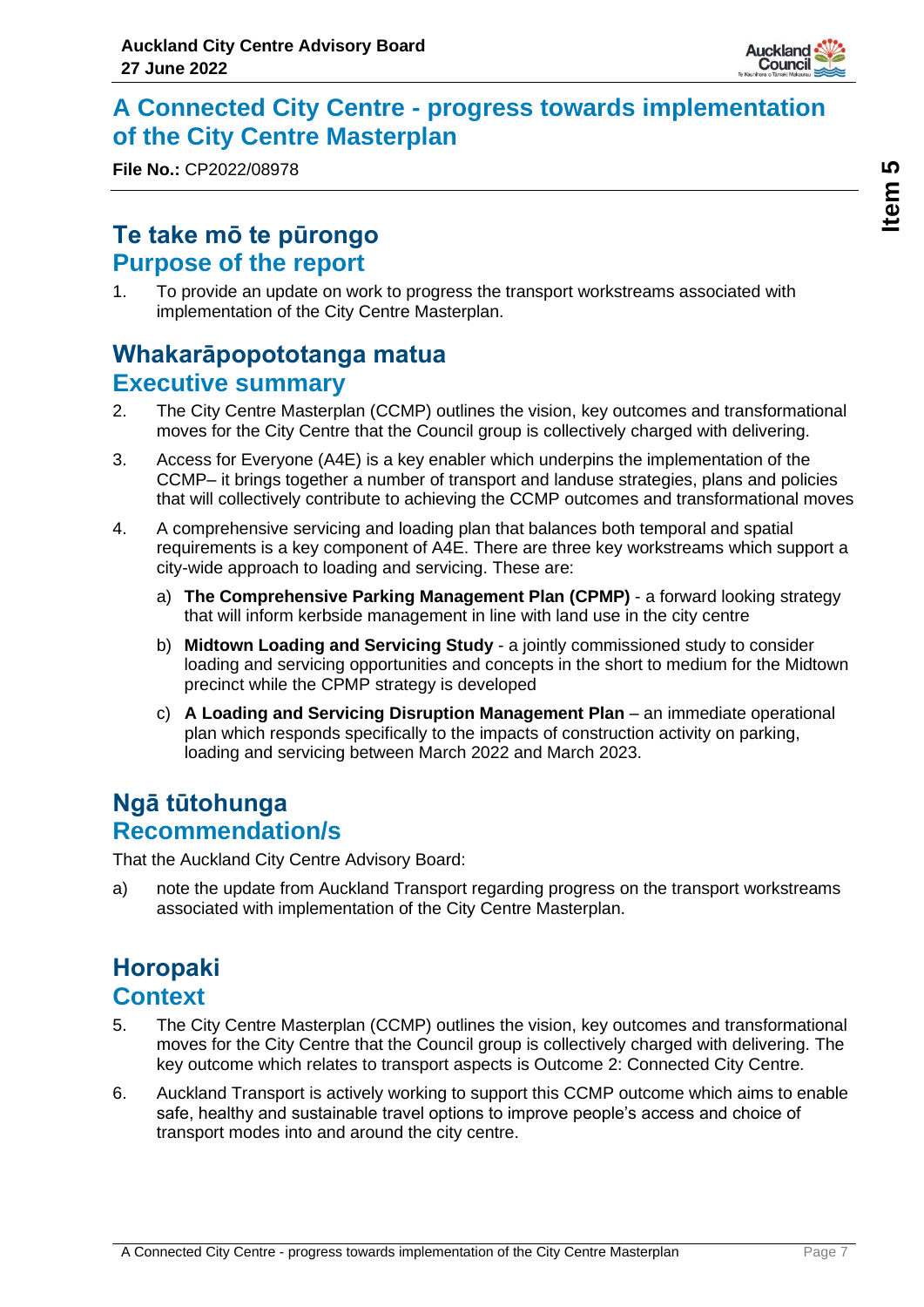

- 7. There are a number of strategies, plans and policies that will collectively contribute to achieving the CCMP outcomes and transformational moves. In particular, successful implementation will rely on enablers such as:
	- an effective public transport system
	- a traffic circulation and accessibility plan
	- a comprehensive servicing and loading plan that balances both temporal and spatial requirements; and,
	- a travel demand management plan that prioritises active modes as the primary means to enable access to the city centre
- 8. These enablers form the basis of Access for Everyone (A4E), a key principle which underpins the CCMP. Auckland Transport is working in collaboration with Eke Panuku and the wider council family towards the development of an integrated implementation plan for A4E and the CCMP.
- 9. At the Auckland City Centre Advisory Board meeting on 27 June 2022, Auckland Transport will provide an update on three of the key workstreams, which support our strategic and citywide approach to loading and servicing. These are:
	- a) **The Comprehensive Parking Management Plan (CPMP)** a forward looking strategy that will inform kerbside management in line with land use in the city centre
	- b) **Midtown Loading and Servicing Study** a jointly commissioned study to consider loading and servicing opportunities and concepts in the short to medium for the Midtown precinct while the CPMP strategy is developed
	- c) **A Loading and Servicing Disruption Management Plan** an immediate operational plan which responds specifically to the impacts of construction activity on parking, loading and servicing between March 2022 and March 2023.

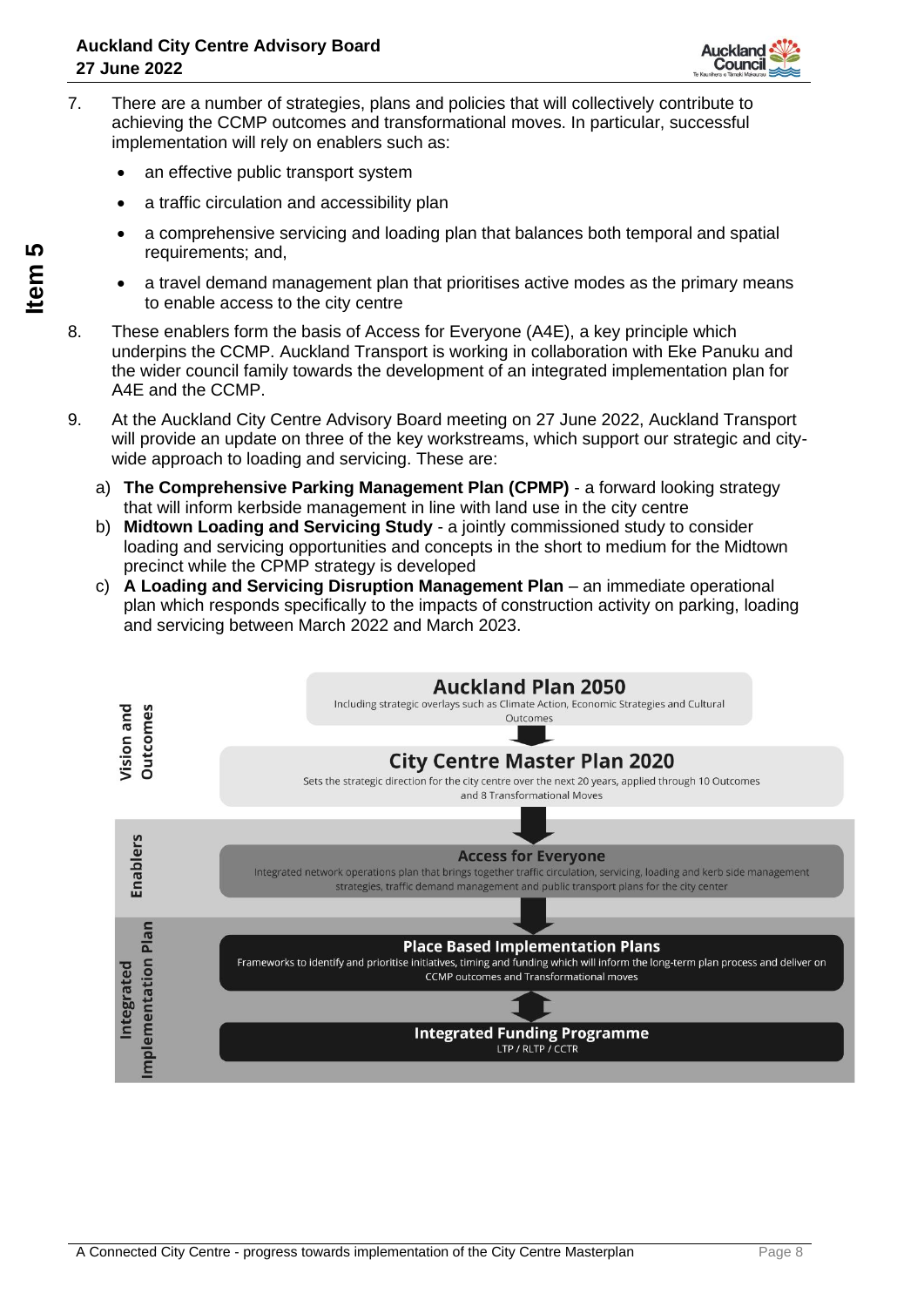

# **Tātaritanga me ngā tohutohu Analysis and advice**

*The Comprehensive Parking Management Plan* (CPMP):

- 10. The CPMP will be informed by the wider **Auckland Parking Strategy<sup>1</sup>**, which subject to the outcome of public consultation is due to be adopted by the Auckland Transport Board in August 2022.
- 11. Development of the CPMP will be guided by a series of key "Principles for parking management" which were endorsed by the Auckland Transport Board and the Auckland Council Planning Committee. These state that kerbside space will typically be allocated in the following priority order:
	- a) To ensure and improve the safety of people using the transport system
	- b) To preserve existing property access
	- c) To support the movement of people (e.g. allocate space for public transport, cycle and micro-mobility, walking, freight, and general traffic in accordance with the Strategic Transport Network)
	- d) Public space improvements, such as public space for seating, plantings and trees, and outdoor dining areas
	- e) Mobility parking
	- f) Specialty parking such as loading zones, car share parking, cycle and micro-mobility parking, motorbike parking and electric vehicle parking
	- g) General vehicle parking
	- h) General vehicle parking to accommodate overflow parking from developments that occurred after September 2013.
- 12. Once the Auckland Parking Strategy is confirmed, development of the CPMP can continue. Development of the CPMP is programmed to take eight months and will include engagement with key stakeholders in the city centre and wider public consultation.

#### *Midtown Loading and Servicing Study:*

- 13. The midtown projects that are currently in delivery or design (e.g. on Federal, Victoria and Wellesley streets) have made provisions for loading and servicing based on options available within these project footprints.
- 14. In addition to this, Auckland Council and Auckland Transport jointly commissioned a Midtown Loading and Servicing Study to consider loading and servicing opportunities and concepts in the short to medium term. Most of those identified relate to existing streets or facilities in the midtown area that are not currently programmed for streetscape or public transport upgrades.
- 15. The study is not an operational plan. The concepts identified suggest changes in aspects such as how kerbside space is allocated and prioritised, the efficiency of how streets operate, using technology, using space differently during peak and off-peak periods and prioritising on-street loading and servicing over on-street parking. The study also identifies several longer-term opportunities, innovations and strategies (including international case studies) to transform how parking, loading and servicing are provided and operated in the wider City Centre.
- 16. The recommendations from this study will be incorporated into the CPMP for the City Centre.

<sup>1</sup> https://at.govt.nz/media/1988640/at-draft-auckland-parking-strategy.pdf

A Connected City Centre - progress towards implementation of the City Centre Masterplan Page 9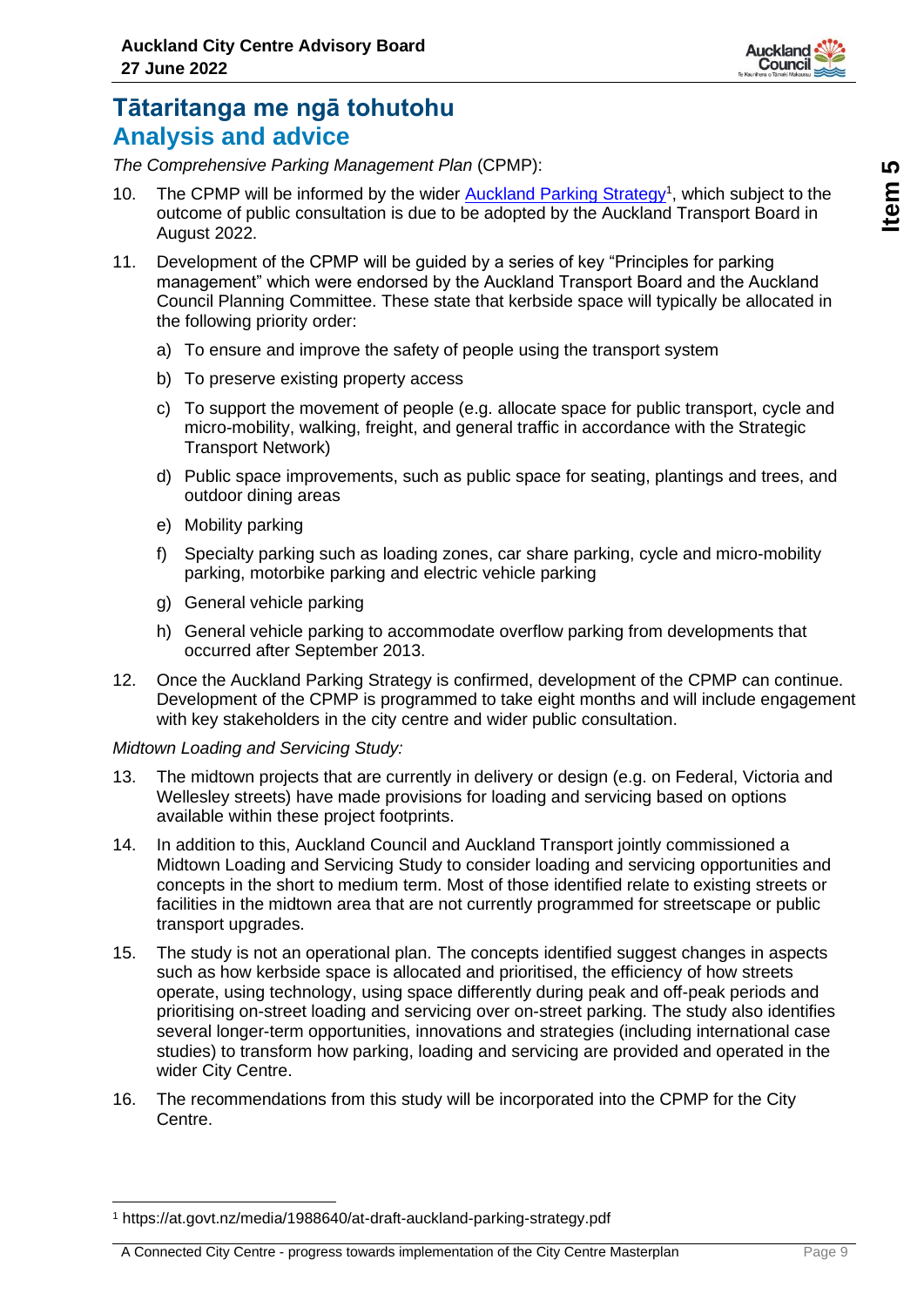

*Disruption Management Loading and Servicing Plan:*

- 17. In recognition of the need to manage the operational impacts of construction disruption in the City Centre in advance of the CPMP for the City Centre being finalised, a short-term operational plan has been developed which responds specifically to the impacts of city centre construction activity on parking, loading and servicing.
- 18. This disruption management plan aims to put in place temporary measures to support effective loading, servicing and operations while the major construction is underway. It has an initial 12-month purview and will be refreshed on a rolling basis, guiding kerbside management decisions over this period.
- 19. It does not consider the future state (this is what the CPMP will do), but all current and planned City Centre construction activity impacting on the road corridor should implement mitigations guided by this 'rolling' Interim Plan.
- 20. Underpinning all these plans is in-depth work to understand the needs of businesses, residents and other users in the city centre. The plan breaks the city centre into 10 subareas based on A4E, with analysis and recommendations for each of these areas.
- 21. User requirements considered as part of the analysis include street gradient, coverage and accessibility, space requirements for unloading and manoeuvring, times of operations, vehicle types and the types of activities associated with land use in each area (i.e. goods delivery and pickup, trades and services and pick-up and drop-off).
- 22. The plan also identifies technology solutions to manage operational and access issues. Trials of these technologies can help refine solutions with an aim to be future state ready.

### **Tauākī whakaaweawe āhuarangi Climate impact statement**

23. The impacts of climate change are key factors in future planning for the city centre. Planning is underway in key areas such as sustainability, climate resilience and public transport for the city centre to align with the Te Tāruke-ā-Tāwhiri: Auckland's Climate Plan.

### **Ngā whakaaweawe me ngā tirohanga a te rōpū Kaunihera Council group impacts and views**

24. The Auckland Transport are working closely with Auckland Council, Auckland Unlimited and Eke Panuku to develop a resilient city centre programme to recover from the impact of the pandemic, as well as continuing to thrive in the future.

#### **Ngā whakaaweawe ā-rohe me ngā tirohanga a te poari ā-rohe Local impacts and local board views**

- 25. Driven by the city centre, the Waitematā area is the primary hub of employment, commerce, arts and entertainment in Auckland.
- 26. Planning for the future will also contribute to achieve the Waitematā Local Board Plan 2020 focusing on all six outcomes to make Waitematā a better community for all.
- 27. The Waitematā Local Board regularly receives updates from Auckland Transport and will be updated on progress on this planning.
- 28. This is an information-only report and does not have any direct impacts on the Waitematā Local Board.

### **Tauākī whakaaweawe Māori Māori impact statement**

29. This is an information-only report and does not have any specific Māori outcomes.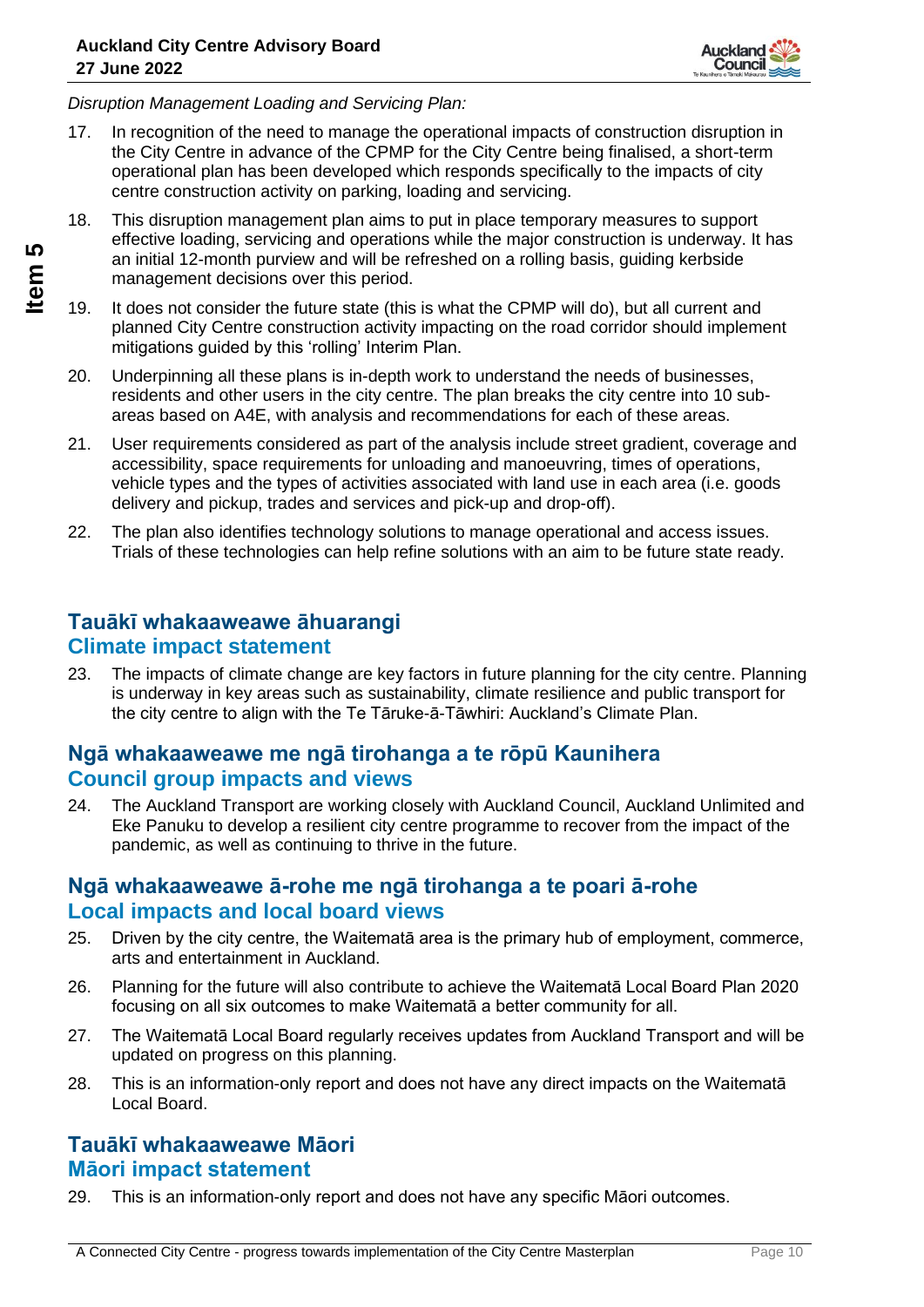

30. However, staff will plan a hui with Mana Whenua at the appropriate time as part of the council's think tanks conversations.

### **Ngā ritenga ā-pūtea Financial implications**

- 31. There are no direct financial implications from this information report.
- 32. The proposed programmes are funded within existing approved budgets and work programmes.

### **Ngā raru tūpono me ngā whakamaurutanga Risks and mitigations**

33. The council group recognise that an enabling transport system is essential for the city centre to function effectively and attract people to live, work, study and visit, and Auckland Transport specifically acknowledges the importance of effective city network operations, loading and servicing and this work seeks to actively mitigate this potential risk.

### **Ngā koringa ā-muri Next steps**

- 34. Auckland Transport are recruiting for a programme leader for Access for Everyone Head of A4E, and this role will be advertised before the end of June 2022.
- 35. Staff continue to engage with key stakeholders and impacted businesses and residents on the operations, loading and servicing requirements as these plans progress and are implemented.

# **Ngā tāpirihanga Attachments**

There are no attachments for this report.

# **Ngā kaihaina Signatories**

| Author     | John Strawbridge - Group Manager Parking Services & Compliance - Auckland<br>Transport |
|------------|----------------------------------------------------------------------------------------|
| Authoriser | John Dunshea - General Manager Development Programmes Office                           |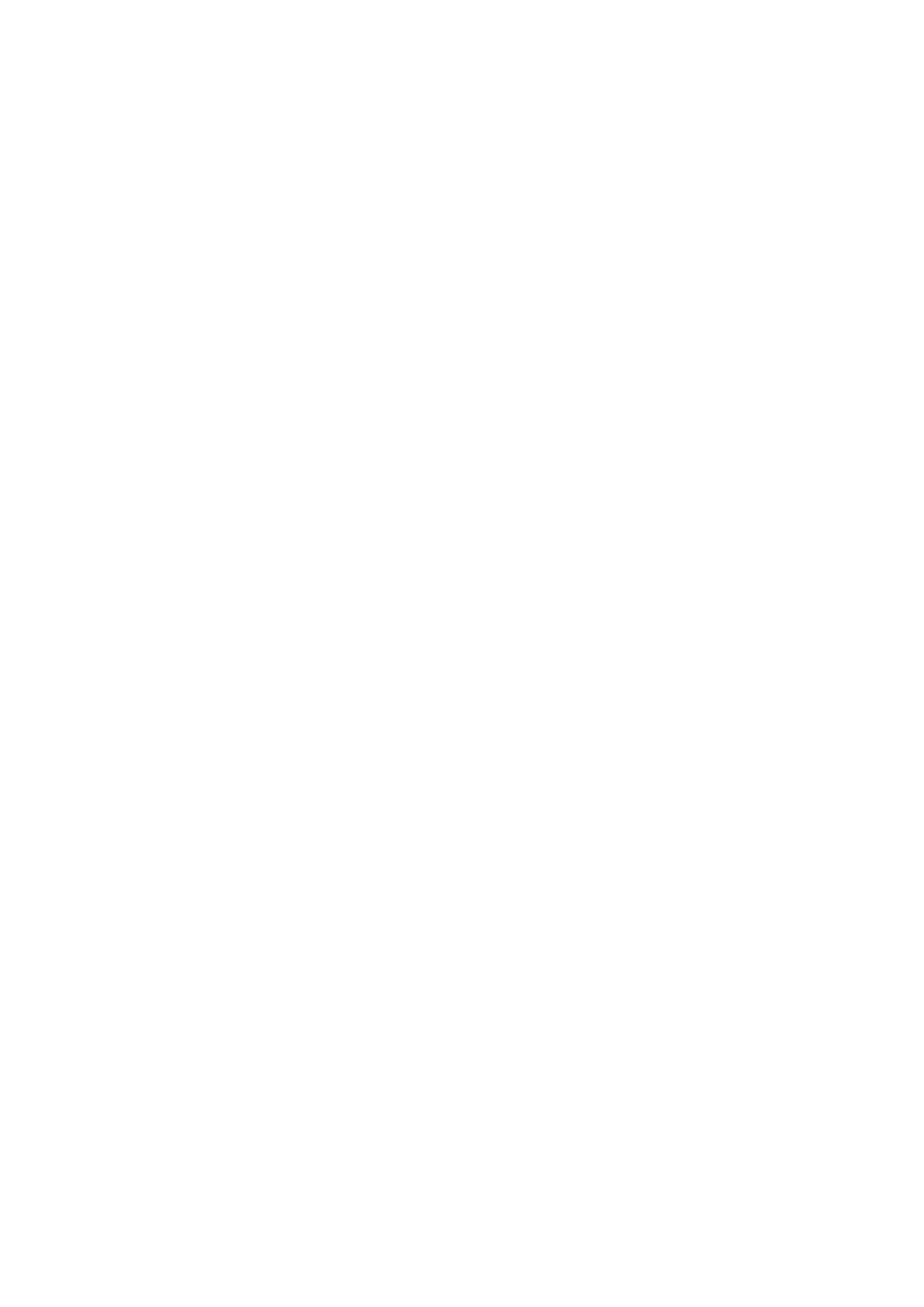

# <span id="page-12-0"></span>**Eke Panuku update on the lead agency for the city centre**

**File No.:** CP2022/08977

# **Te take mō te pūrongo Purpose of the report**

1. To advise the Board that Eke Panuku formally starts its role as lead agency from July 2022 and to update on our current progress.

# **Whakarāpopototanga matua Executive summary**

- 2. Eke Panuku will formally undertake its role as lead agency for the implementation of the City Centre Masterplan (CCMP) outcomes from July 2022.
- 3. The scope of works for the lead agency as outlined in the Planning Committee decision covers the planning, implementation, place and change management associated with delivering on the CCMP outcomes, combined with the associated activation, communication and engagement activities required to enable successful outcomes.
- 4. Out of scope is operational management such as cleaning, maintenance, renewals, and safety work, although it requires close cooperation and an avenue for escalation of issues.
- 5. Key strategic and statutory planning for the city centre will continue to be led by Council, such as the CCMP itself, Future of the Port, NPS UD and Unitary Plan work, however Eke Panuku will work in conjunction with the team's leading these areas where change is required or being considered.
- 6. Priorities for the new lead agency have been assembled following a discovery process and newly appointed City Centre Priority Location Director Simon Oddie will lead a matrix team charged with ensuring the success of this new way of working in the city centre. A key deliverable for the team is an integrated implementation plan for the CCMP, along with improved and consistent engagement, a clear narrative from the council family and a greater emphasis on design and place leadership.

# **Ngā tūtohunga Recommendation/s**

That the Auckland City Centre Advisory Board:

a) receive the update on the establishment of Eke Panuku as the Lead Agency for the City Centre.

# **Horopaki Context**

- 7. In November 2021, the Planning Committee endorsed a recommendation from Auckland Council, Eke Panuku, Auckland Transport and Auckland Unlimited that Eke Panuku be appointed as the lead agency for the implementation of the City Centre Masterplan 2020.
- 8. A city centre matrix team was to be established, led by Eke Panuku, using primarily existing staff from across the council group.
- 9. It was acknowledged in the recommendation that further work was required to flesh out the detail to ensure we achieve the benefits envisaged and work together to transition to this new approach.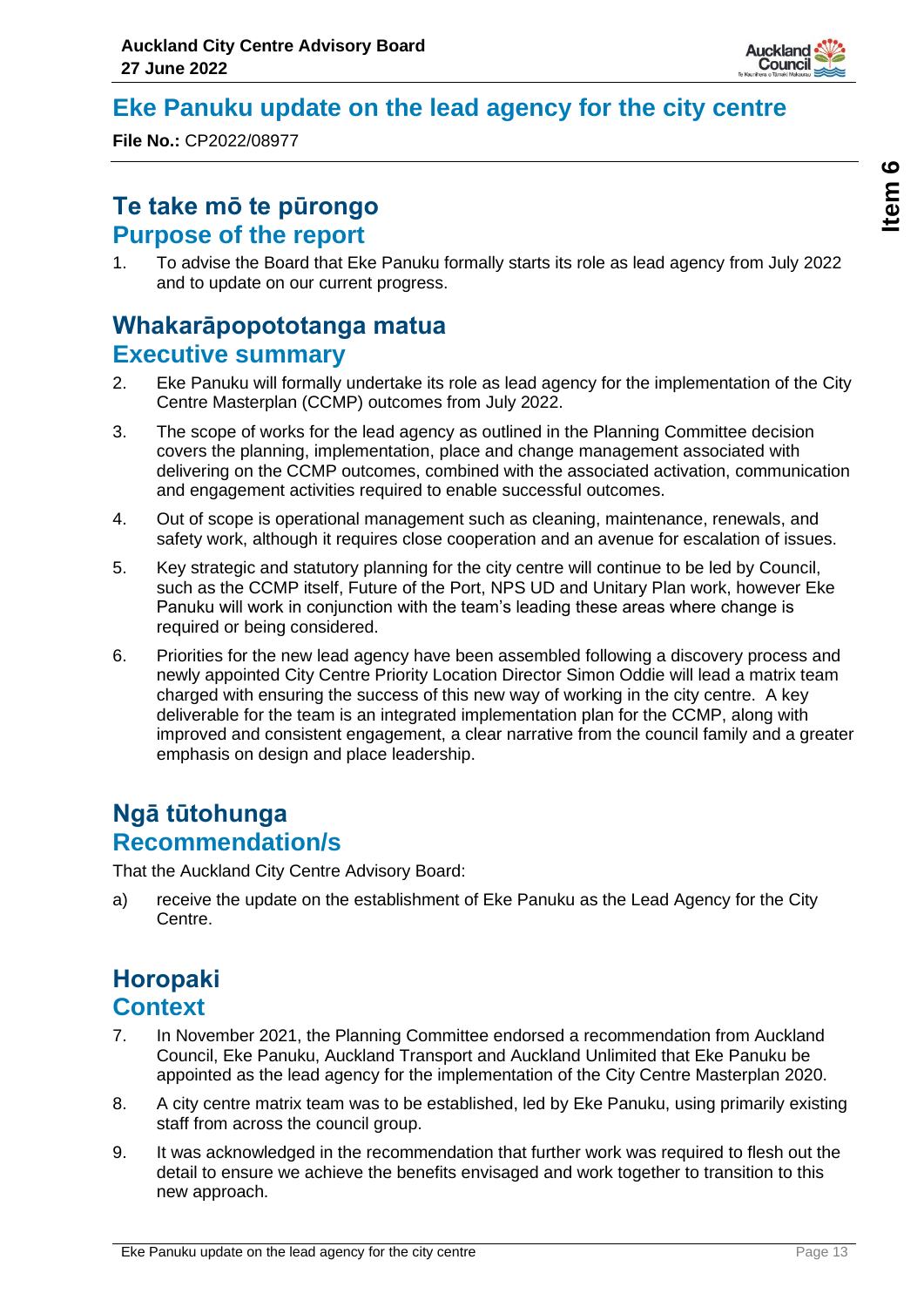

- 10. The council group therefore agreed that over the following six to nine months Eke Panuku, working with the council group, would lead a discovery process, assemble the matrix city centre team and progressively transition to the new role and overall approach with an establishment date of July 2022.
- 11. Outcomes of that discovery as outlined in the report were to:
	- Develop and agree an operational business change case across the Council group to agree the implementation of these changes.
	- Agree any changes to the City Centre Executive Steering Group terms of reference to review role, decision making processes and responsibilities.
	- Support and maintain continued momentum on key projects and phase in changes gradually to minimise any impact to delivery milestones.
	- Agree transition reporting and oversight roles for political and stakeholder fora.
	- Commence communications and engagement with key city centre stakeholders and mana whenua.

# **Tātaritanga me ngā tohutohu Analysis and advice**

#### **Status Update**

- 12. Following the decision, Eke Panuku started the discovery phase to support its transition into the lead agency role. The resulting establishment plan builds on work that was already underway to integrate the council group's city centre activity, both prior to and following the decision by the Planning Committee to appoint Eke Panuku. It will set a framework for collaboration and integration across the council whanau, underpinned by a matrix organisational structure that will be driven and led by newly appointed Priority Location Director for the city centre, Simon Oddie.
- 13. As per the recommendation endorsed by the Planning Committee, the city centre team will primarily be made up of existing roles across the council group, with a small core team at Eke Panuku to provide leadership, guidance, integration, and value where needed.
- 14. The establishment plan and priorities will go to the cross-organisational Joint City Centre Steering Group in early July, followed by the Eke Panuku Board after which Eke Panuku will be in a position to provide a more fulsome update on its workplan.
- 15. A key focus for Eke Panuku is the development of an integrated place-based implementation plan for delivering on the CCMP outcomes and transformational moves. This is being prioritised following feedback from colleagues across the Auckland Council group and external stakeholders through the discovery phase.
- 16. In parallel to the establishment plan, Eke Panuku has also taken on an integration role for the city centre recovery programme, as well as supporting the establishment of the Midtown programme and other key projects across the city centre.

#### **Lead agency scope**

- 17. As outlined in the Planning Committee Report from November 2021 "City Centre leadership would be mandated to Eke Panuku, the city's regeneration agency, who would be given accountability for leading implementation of the City Centre Masterplan through the establishment of an integrated city centre team, co-located at Eke Panuku offices, where practicable. Staff from across the Council group would be accountable to leadership at Eke Panuku in terms of reporting against programmes, communication, and collaboration"
- 18. The scope of works for the lead agency, as outlined in the Planning Committee report, covers the planning, implementation, place and change management associated with delivering on the CCMP outcomes, combined with the associated activation, communication and engagement activities required to enable successful outcomes.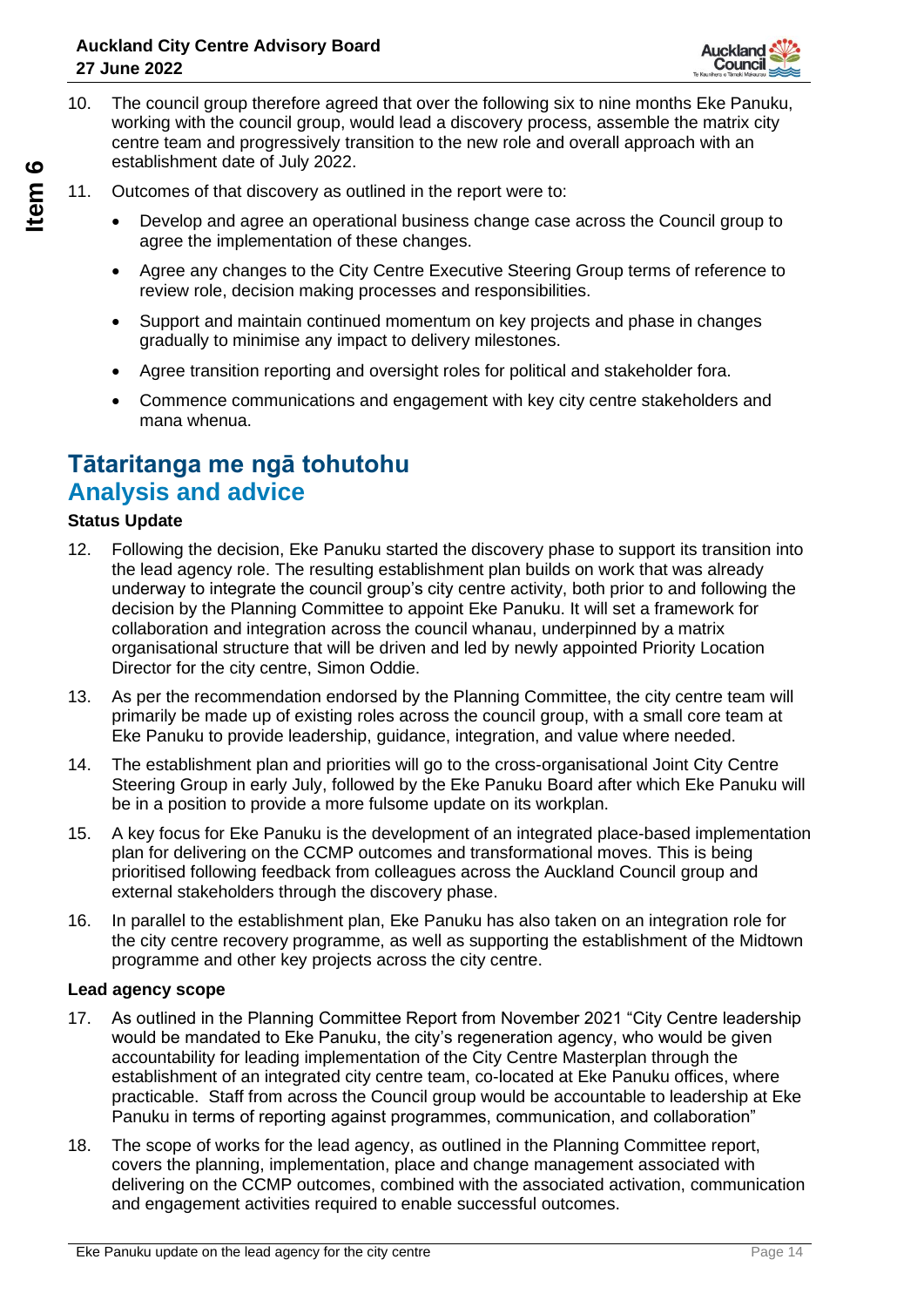

- 19. Out of scope is operational management such as cleaning, maintenance, renewals, and safety work, although it requires close cooperation and an avenue for escalation of issues.
- 20. Key strategic and statutory planning for the city centre will continue to be led by Council, such as the CCMP itself, Future of the Port, NPS UD and Unitary Plan work, however Eke Panuku will work in conjunction with the teams leading these areas where change is required or being considered.

#### **Governance**

- 21. City centre governance across the group will be a key element to the success of this programme. To provide executive oversight, support integration and resolution of issues with a best for city centre lens, a joint city centre steering group has been established to guide plans and provide direction for the implementation of the city centre masterplan, convened by Eke Panuku.
- 22. As stated in the Planning Committee paper, decision making for investment and rates follow the existing mechanisms and these decision-making processes were not proposed to change:
	- Eke Panuku will follow its governance and decision-making framework through to its Board.
	- Decisions in relation to specific projects such as Auckland Transport (AT) works will follow their governance and decision-making process.
	- Auckland Council projects and programmes and funding will remain the decision making of the governing body and reported as appropriate.
- 23. Eke Panuku are considering options for improving the integration of the existing internal governance and management arrangements across the Council group to support its Lead Agency role.
- 24. However, all council group entities, projects and programmes will follow one integrated strategy and plan for the city centre led by Eke Panuku and approved by its Board to give effect to the City Centre Masterplan 2020.
- 25. The role of the Local Boards and the Auckland City Centre Advisory Board will not change under this arrangement, and it is the intention that a more integrated approach under the Lead Agency model will enhance the effectiveness of these bodies as it pertains to the implementation of the CCMP.

#### **Tauākī whakaaweawe āhuarangi Climate impact statement**

26. This proposal has no climate impact beyond supporting the implementation of the City Centre Masterplan 2020 and the relevant actions in Te Tāruke-ā-Tāwhiri: Auckland's Climate Plan for the city centre, enabling growth and supporting sustainable building and transport.

#### **Ngā whakaaweawe me ngā tirohanga a te rōpū Kaunihera Council group impacts and views**

27. Senior representatives from across the council group including Council, Auckland Transport, Eke Panuku and Auckland Unlimited have worked collaboratively to shape the detail of this proposal to ensure we achieve the benefits envisaged and work together to transition to this new approach.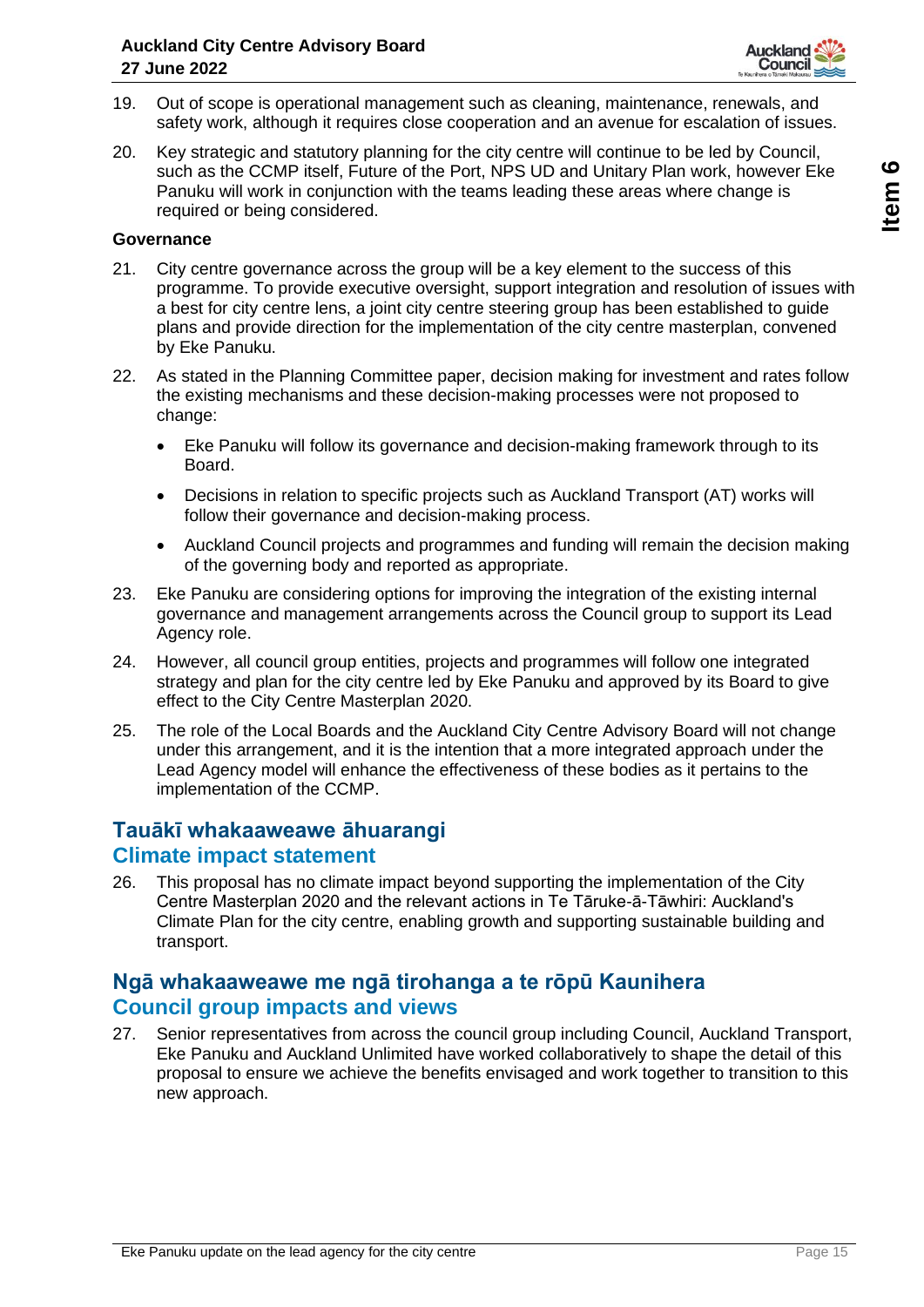

### **Ngā whakaaweawe ā-rohe me ngā tirohanga a te poari ā-rohe Local impacts and local board views**

- 28. The key change is to establish clear leadership and accountability on behalf of the council group. It does not change the plans, aspirations or funded programme for the city centre at this stage.
- 29. Engagement with Ward Councillors, the Waitematā Local Board, the Auckland City Centre Advisory Board and key stakeholders has been undertaken jointly by the council group.
- 30. The Lead Agency proposal sees a focus on collaboration and enhancing stakeholder relationships as well as community engagement and communications. It provides a clear lead agency and point of contact for the community. Eke Panuku already has strong relationships with a number of the key stakeholders in the city centre, many effectively the same stakeholders as for the waterfront programme and efforts will be made to ensure a joined-up approach.
- 31. Delivery of key work programmes and minimising disruption to city centre residents, business and visitors will remain a key focus throughout.

### **Tauākī whakaaweawe Māori Māori impact statement**

- 32. The Lead Agency approach does not change the plans, aspirations or funded programmes, projects and initiatives planned for the city centre.
- 33. Eke Panuku has existing partnership frameworks with Mana Whenua and Māori organisations. There has been ongoing engagement with mana whenua on the strategic direction for the city centre and all projects of interest. Mana Whenua have responded positively to the Lead Agency approach with a number of opportunities for enhancing the way we work identified through the engagement to date.
- 34. The City Centre Masterplan's transformational move 1: Māori Outcomes anticipates a range of interventions and systemic changes to bring mana whenua presence, Māori identity and life into the city centre and waterfront. It confirms the role and function of this area as the traditional gateway and origin point of Auckland/ Tāmaki Makaurau.

### **Ngā ritenga ā-pūtea Financial implications**

- 35. The recommended approach involves the establishment of a small number of new roles at Eke Panuku to assist with strong leadership, better integration and communication across the programmes. This will be met from within existing FTEs and opex budgets from both council and Eke Panuku through prioritisation. This re-prioritisation will not impact on any planned delivery.
- 36. The LTP budget for the city centre programme is approximately \$540 million over the next 10 years. The scope, timing and priorities within the programme may need to be reviewed to be implemented within current funding. Any decision on this would be made by the relevant decision-making entity informed by a Programme business case developed for the city centre.

### **Ngā raru tūpono me ngā whakamaurutanga Risks and mitigations**

- 37. Cross council commitment, poor decision-making clarity and a lack of mandate is a risk to the successful leadership of the city centre programme and implementation of the vision of the City Centre Masterplan. Approval by the Planning Committee for the recommended option - for Eke Panuku to be lead agency for the city centre minimises this risk.
- 38. There is a risk that this may place pressure on the existing Eke Panuku programme or that it may be at the cost of other priorities. However, the proposal largely reflects a commitment to